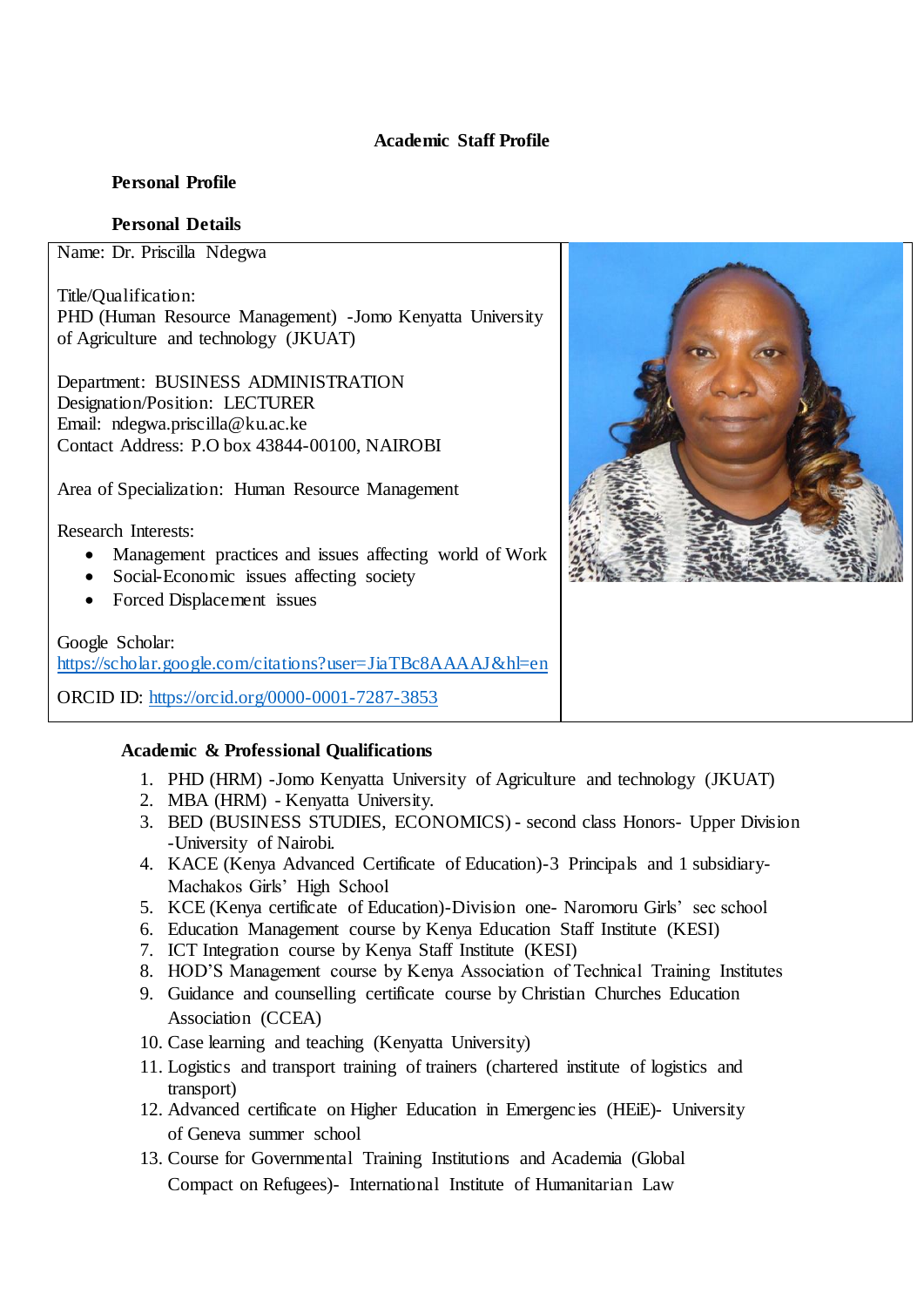14. Global E-coaching Forum: Effective Project Implementation in Emergency Situation- ILO- International Training Centre.

# **Employment History**

**1.**Kenyatta University-2012 to date- Responsibilities include:

- Lecturer in management courses including and not limited to
	- strategic management seminar,
	- Human resource management and development
	- Marketing management.
	- Training and development
	- Entrepreneurship
	- Occupational safety, health and welfare
	- Contemporary issues in human resource management
	- Industrial psychology
	- Organizational behavior and theory
- $\triangleright$  Modules development for various management courses for digital school learning
- Coordinator-Centre for refugees' studies and empowerment- Responsibilities include
	- Developing and implementing refugee educational programmes
	- Coordinating refugee Educational programmes and research
	- Liasing with UNHCR educational agencies on refugee's education
	- Coordination of examinations
	- Research and consultancy
	- Grant proposal development
	- Community service

2.Kenya Railway corporation-2010-2012- HOD Business Management- Responsibilities included:

- Coordinating training programmes
- Developing and training in short courses
- Marketing of the Railway training institute programmes
- Coordinating Industrial attachment

3.Teacher service commission-1992-2010- A successful high school teaching career that included holding of Leadership Positions as a Deputy Principal and HOD

- Responsibilities included:
- Classroom teaching
- Coordinating various departments
- Monitoring implementation of curriculum
- Chairing procurement committee as a Deputy Principal

### **Achievements**

Hold several Certificates of merit and appreciation for good performance at my various work stations.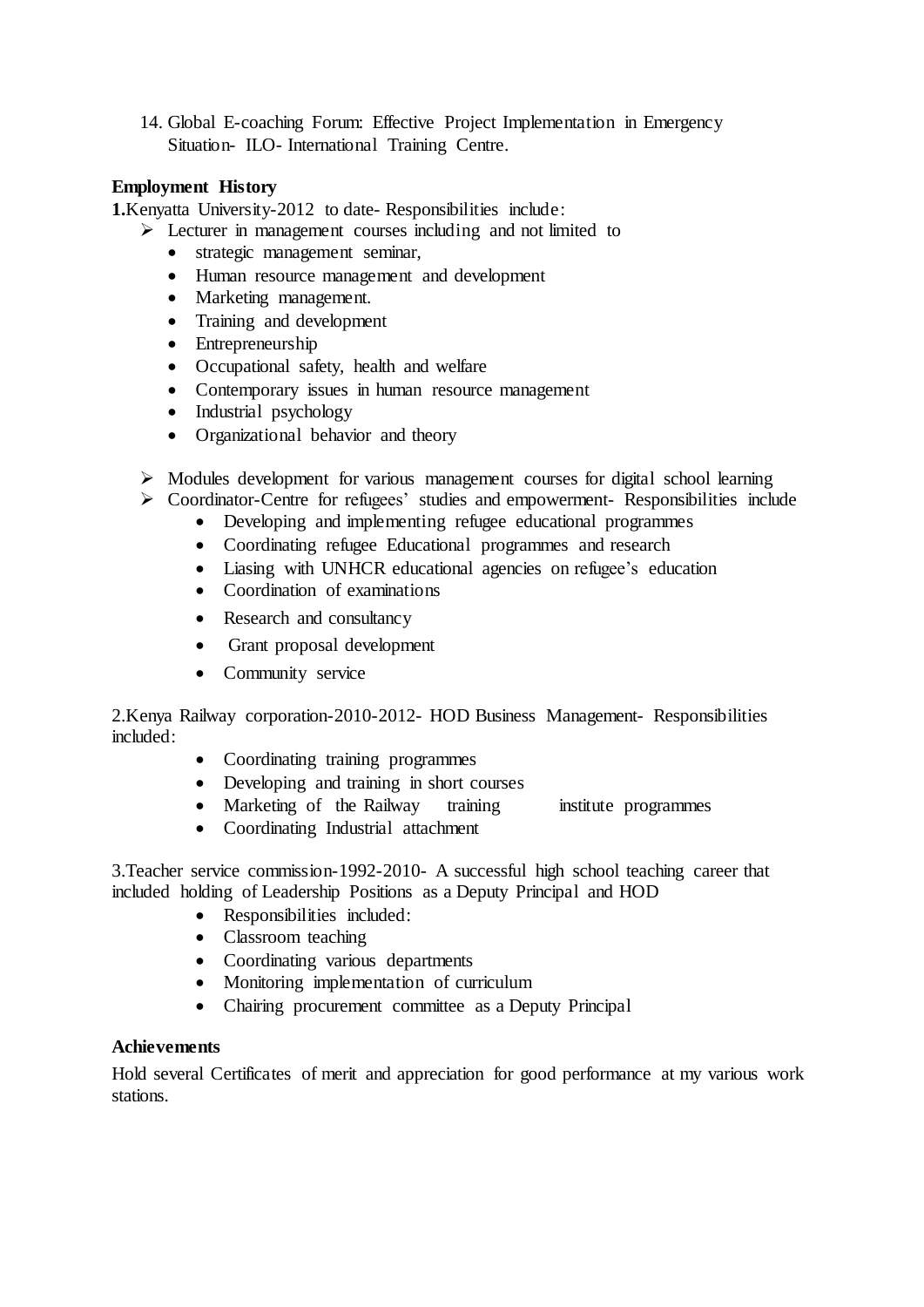#### **Publications**

- 1. Sugow, M. I. & Ndegwa, P. (2017). Food voucher choice and refugee's livelihoods in Dadaab refugee camp, Kenya.
- 2. Issack Y., Ndegwa P., Oringo J. (2021). Strategy Implementation and Water Service Delivery in Garissa County, Kenya. IJSES, Volume 5, Issue 3, 2021
- 3. *Onyango* S., Bula H., Ndegwa p., (2021). Electronic Governance and Employees' Performance in the Ministry of Interior and Coordination of National Government in Kenya; Vol 13 No 8 (2021). European Journal of Business and Management
- 4. Murimi c., Ndegwa p., Oringp J (2020). Strategic Responses and Organizational Performance of Public Universities in Nairobi County, Kenya: IJSES, Volume 4, Issue 10, 2020
- 5. Oringo J., Ndegwa P., Okello D. (2020) The Role of Generation Z Employees on Performance of Kenyan Firms in IJSES, Volume 4, Issue 10, 2020
- 6. *Ndegwa, P., Murage A.M (2018). Management practices and implementation of strategic plan in Anglican church of Kenya Head office in Nairobi City County Kenya. Volume 23, Number 1, Pages 214-231.*
- 7. Oringo, J.O., Ndegwa, P. W. & Andolo, A. (2016). *Analysis of the Strategies Adopted in Performance of Revolving Funds in South Sudan: A Case Study of South Sudan Older People Organization. Volume 23, Number 1, Pages 214-231, Year: 2016* American Scientific Research Journal for Engineering, Technology, and Sciences (ASRJETS)
- 8. Kathenya c., Ndegwa P (2020). Strategic Responses and Organizational Performance of Public Universities in Nairobi County, Kenya
- 9. Motivation and Employees Performance in County Assembly of Mandera, KenyaArticleJul 2019International Journal of Current Aspects [Hussein Adan](https://www.researchgate.net/scientific-contributions/Hussein-Adan-Hassan-2160138596) Hassan [Priscilla Ndegwa](https://www.researchgate.net/profile/Priscilla_Ndegwa)
- *10.* Eswari N., Ndegwa P (2019). Strategic leadership and organizational performance of Directorate of criminal investigations in Nairobi county Kenya. *International Journal of current Aspects volume 3, issue 5 2019 pp 166-185*
- 11. Ndegwa, P. W., Wario, G., Orwa, G., Ng'ang'a, R. & Murigi, E. M. (2014). *Legal Frame work as a Determinant of Implementation of Occupational Health and Safety Programmes in the Manufacturing Sector in Kenya. International Journal of Human Resource Studies*. 2162-3058; 2014, Vol. 4, No. 4
- 12. Mulago J., Ndegwa P (2020). *Strategic De-Mergers and Organizational Performance of Madison Group of Companies in Kenya 4*(1): 85-102, June 2020 ©Sage Global Publishers www.sagepublishers.com
- 13. Ndegwa, P. W (2015) Perceptual Measure of Determinants of implementation of occupational Safety and Health Programmes in Manufacturing Sector in Kenya
- 14. Ndegwa, P. W (2007) Factors Affecting Performance Appraisal in Public Corporations in Kenya
- 15. Ndegwa, P. W (2016) Effectiveness of Performance Contracting Processes in Promoting Higher Education in Public Universities In Kenya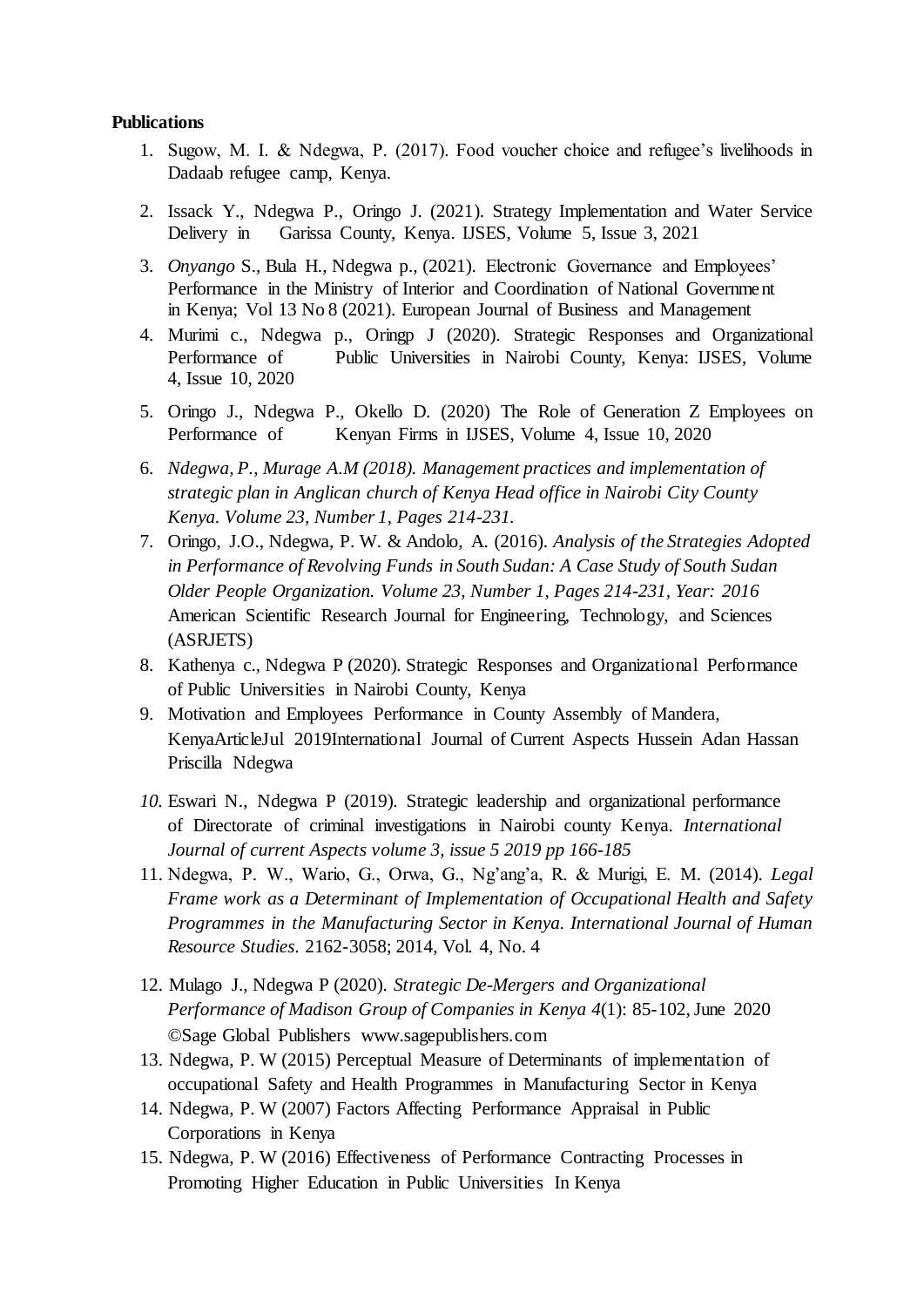- 16. Ng'ang'a, R., Priscilla N. W., & Dr. Sakwa, M (2013). *The Link between Performance Appraisal and Firm Performance* DOI:10.6007/IJARBSS/v3-i9/189
- 17. Ng'ang'a, R., Gicheru, M. N., Wanjiku P. N., & Mutinda J.S. (2013). *The Relevance of Trainees' Expectations in Managing Training Programs*.Int. J. Cur. Tr. Res (2013) 2 (1): 51-59 ISSN: 2278-804[2 www.injctr.com](http://www.injctr.com/) Published online 24 February 2 The
- 18. Ndegwa, P. W., Wario, G., Orwa, G. & Ng'ang'a R (2014). Influence of Management Support in the Implementation of Occupational Safety and Health Programmes in the Manufacturing Sector in Kenya. International Journal of Academic Research in Business and Social Sciences 2014, Vol. 4, No. 9 September 2014,Vol. 4, No. 9; ISSN: 2222-6990013
- 19. Ndegwa, P. W., Wario, G., Orwa, G.,Ng'ang'a, R. & Murigi, E. M. (2014). 2162- 3058; 2014, Vol. 4, No. 4 Legal Frame work as a Determinant of Implementation of Occupational Health and Safety Programmes in the Manufacturing Sector in Kenya. International Journal of Human Resource Studies.
- 20. Motivation and Employee Retention in Savings and Credit Co-Operative Societies in Nairobi City County, Kenya Article Oct 2020 [Grace Wambui Njora](https://www.researchgate.net/profile/Grace_Njora) [Priscilla Ndegwa](https://www.researchgate.net/profile/Priscilla_Ndegwa)
- 21.

### **Referred Journals**

- 1. *Onyango* S., Bula H., Ndegwa p., (2021). Electronic Governance and Employees' Performance in the Ministry of Interior and Coordination of National Government in Kenya; Vol 13 No 8 (2021). European Journal of Business and Management
- 2. Issack Y., Ndegwa P., Oringo J. (2021).Strategy Implementation and Water Service Delivery in Garissa County, Kenya. IJSES, Volume 5, Issue 3, 2021
- 3. Ndegwa, P. W., Wario, G., Orwa, G. & Ng'ang'a R (2014). Influence of Management Support in the Implementation of Occupational Safety and Health Programmes in the Manufacturing Sector in Kenya. International Journal of Academic Research in Business and Social Sciences 2014, Vol. 4, No. 9 September 2014,Vol. 4, No. 9; ISSN: 2222-6990013
- 4. Ndegwa, P. W., Wario, G., Orwa, G.,Ng'ang'a, R. & Murigi, E. M. (2014). 2162- 3058; 2014, Vol. 4, No. 4 Legal Frame work as a Determinant of Implementation of Occupational Health and Safety Programmes in the Manufacturing Sector in Kenya. International Journal of Human Resource Studies.
- 5. Murimi c., Ndegwa p., Oringp J (2020). Strategic Responses and Organizational Performance of Public Universities in Nairobi County, Kenya: IJSES, Volume 4, Issue 10, 2020
- 6. Oringo J., Ndegwa P., Okello D. (2020) The Role of Generation Z Employees on Performance of Kenyan Firms in IJSES, Volume 4, Issue 10, 2020
- 7. Oringo, J.O., Ndegwa, P. W. & Andolo, A. (2016). *Analysis of the Strategies Adopted in Performance of Revolving Funds in South Sudan: A Case Study of South Sudan Older People Organization. Volume 23, Number 1, Pages 214-231, Year: 2016*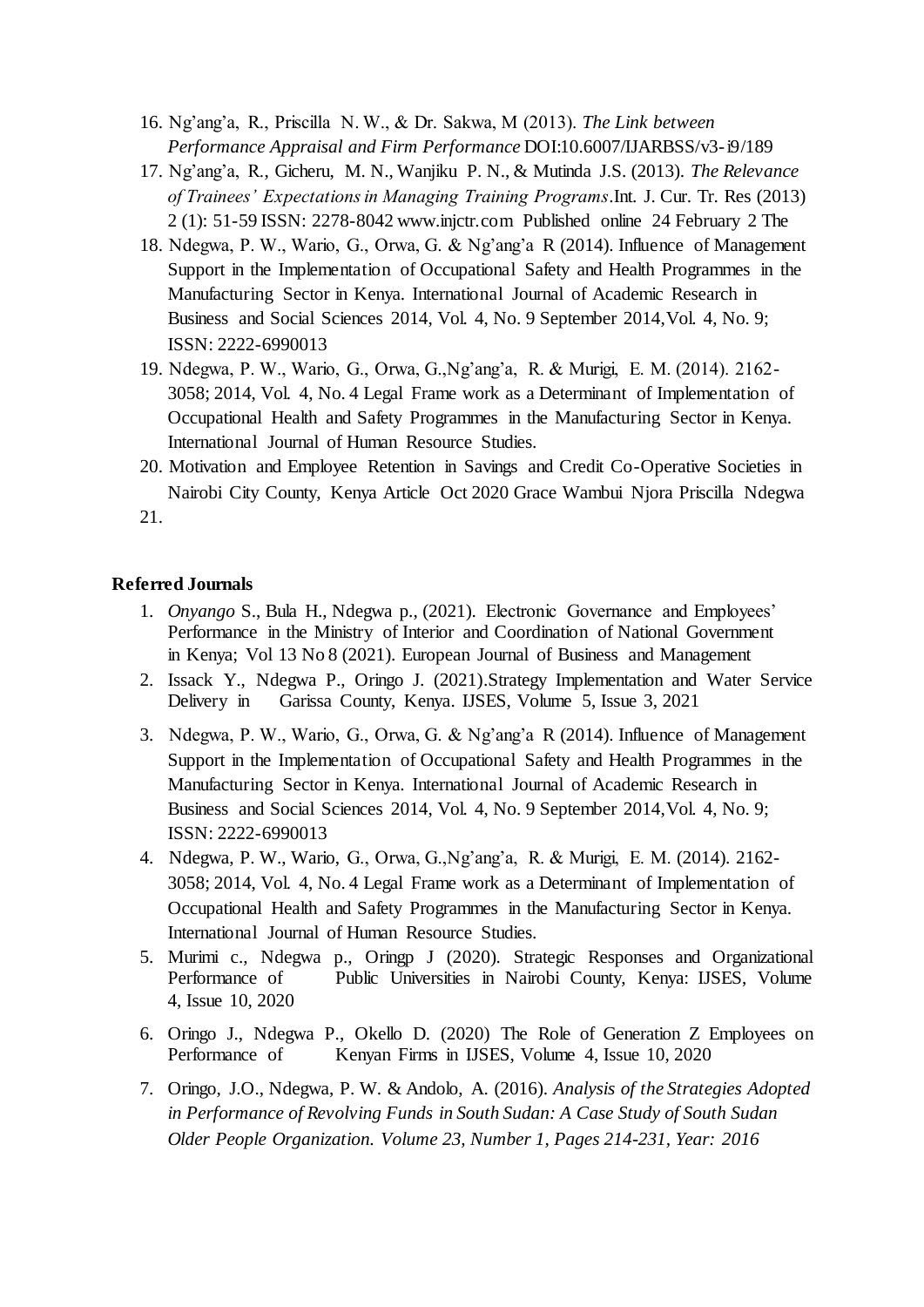American Scientific Research Journal for Engineering, Technology, and Sciences (ASRJETS)

- *8.* Eswari N., Ndegwa P (2019). Strategic leadership and organizational performance of Directorate of criminal investigations in Nairobi county Kenya. *International Journal of current Aspects volume 3, issue 5 2019 pp 166-185*
- 9. Ng'ang'a, R., Gicheru, M. N., Wanjiku P. N., & Mutinda J.S. (2013). *The Relevance of Trainees' Expectations in Managing Training Programs*.Int. J. Cur. Tr. Res (2013) 2 (1): 51-59 ISSN: 2278-804[2 www.injctr.com](http://www.injctr.com/) Published online 24 February 2 The
- 10. Mulago J., Ndegwa P (2020). *Strategic De-Mergers and Organizational Performance of Madison Group of Companies in Kenya 4*(1): 85-102, June 2020 ©Sage Global Publishers www.sagepublishers.com

### **Conference/Workshops/Seminar Papers**

- 1. Paper title: Gender Differentiated Attitude Towards Caesarian Section: Case of Somali Refugees in Dadaab: presented in International congress on midwifery and maternal health may 19-20, 2021 | webinar
- 2. Paper Title: Effectiveness of Performance Contracting Processes in Promoting Higher Education in Public Universities in Kenya-Presented in 1ST Biennial Conference on the State of Higher Education in Kenya - 22nd – 25th August 2016
- 3. Paper Title: Use of Food Voucher in Place of Traditional Food Rations to Promote Refugees Livelihoods - A Case of Dadaab Refugees' Camps. Presented in Kenyatta University Centre for Refugees Studies in Collaboration with Refugee Management Partners Conference on "Seeking Asylum in Kenya
- 4. Paper title: Mentored Staff Induction and Employee Turnover in Advertising Firms in Kenya. Presented in 2ND INTERNATIONAL BUSINESS RESEARCH AND INDUSTRIAL CONFERENCE (IBRIC), 2020: Theme: Academia-industry Partnerships For Competitive Innovations And Global Sustainable Development.
- 5. Paper title; Multigenerational Employee Work life balance and Retention in Safaricom Limited, Kenya: Presented INTERNATIONAL BUSINESS RESEARCH AND INDUSTRIAL CONFERENCE (IBRIC) 2019 Theme: Emerging Trends In Business Management For Global Sustainable Development

# **Student Co-authored Publications**

- 1. Issack Y., Ndegwa P., Oringo J. (2021). Strategy Implementation and Water Service Delivery in Garissa County, Kenya. IJSES, Volume 5, Issue 3, 2021
- 2. Murimi c., Ndegwa p., Oringp J (2020). Strategic Responses and Organizational Performance of Public Universities in Nairobi County, Kenya: IJSES, Volume 4, Issue 10, 2020
- 3. Oringo J., Ndegwa P., Okello D. (2020) The Role of Generation Z Employees on Performance of Kenyan Firms in IJSES, Volume 4, Issue 10, 2020
- 4. Khaugani J., Ndegwa P., (2020). Strategic De-Mergers and Organizational Performance of Madison Group of Companies in Kenya: Int Journal of Social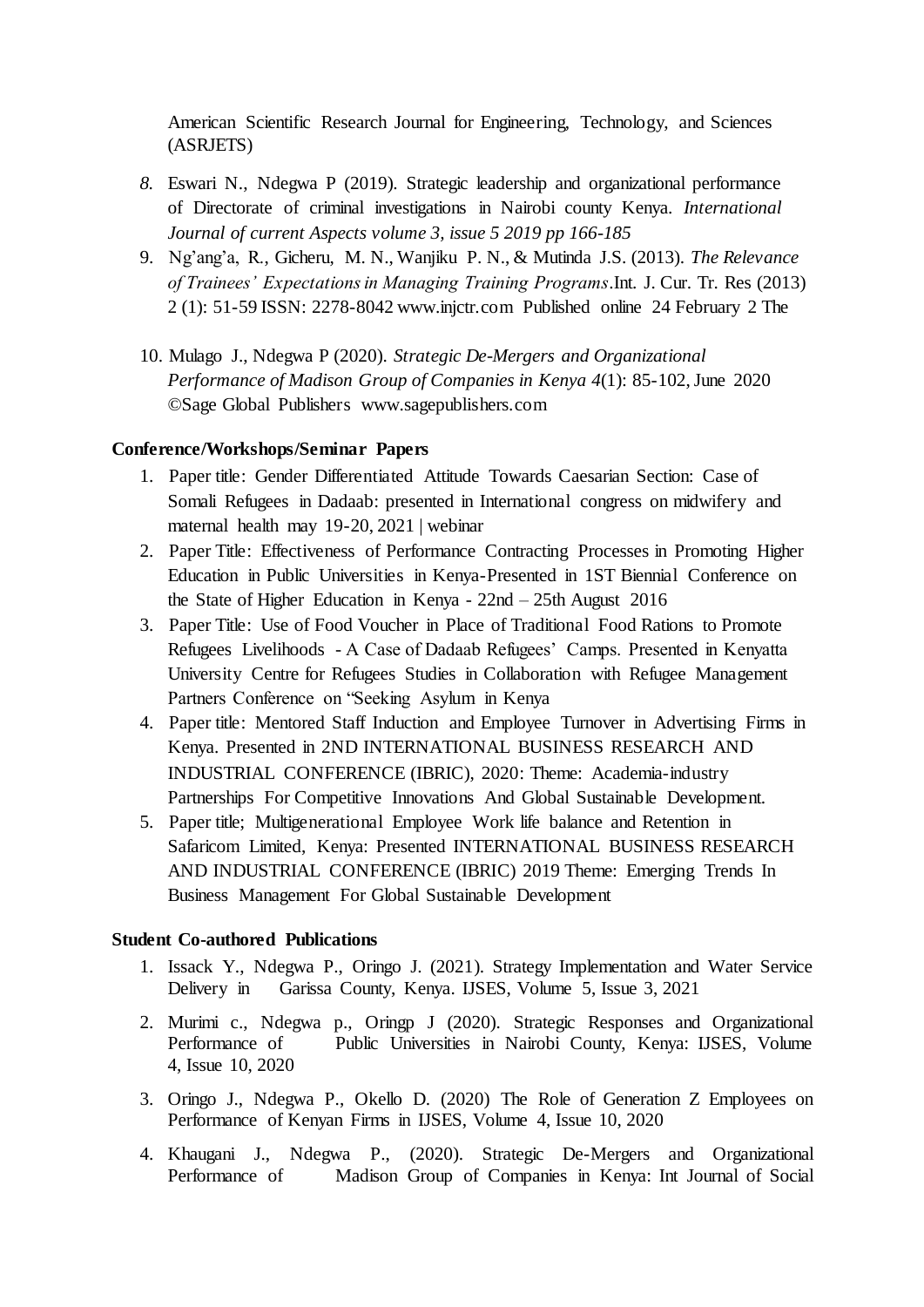Sciences Management and Entrepreneurship 4(1): 85-102, June 2020 © SAGE Global Publisher www.sagepublishers.com ISSN 2411-7323

- 5. Njoroge M., Ndegwa., (2020)- Mentored Staff Induction and Employee Turnover in Advertising Firms in Kenya: in IJSES, Volume 4, Issue 10, 2020
- 6. Murage M., Ndegwa P., (2018). Management Practices and Implementation of Strategic Plan in Anglican Church of Kenya Head Office in Nairobi City County, Kenya. International Journal of Contemporary Aspects in Strategic Management (IJCASM), Volume 2, Issue 1, July 2018, PP 224- 238
- 7. Motivation and Employees Performance in County Assembly of Mandera, KenyaArticleJul 2019International Journal of Current Aspects [Hussein Adan Hassan](https://www.researchgate.net/scientific-contributions/Hussein-Adan-Hassan-2160138596) [Priscilla Ndegwa](https://www.researchgate.net/profile/Priscilla_Ndegwa)
- *8.* Eswari N., Ndegwa P (2019). Strategic leadership and organizational performance of Directorate of criminal investigations in Nairobi county Kenya. *International Journal of current Aspects volume 3, issue 5 2019 pp 166-185*
- 9. Mulago J., Ndegwa P (2020). *Strategic De-Mergers and Organizational Performance of Madison Group of Companies in Kenya 4*(1): 85-102, June 2020 ©Sage Global Publishers www.sagepublishers.com
- 10. Motivation and Employee Retention in Savings and Credit Co-Operative Societies in Nairobi City County, Kenya Article Oct 2020 [Grace Wambui Njora](https://www.researchgate.net/profile/Grace_Njora) [Priscilla Ndegwa](https://www.researchgate.net/profile/Priscilla_Ndegwa)

11.

# **Other Publications**

- *Onyango* S., Bula H., Ndegwa p., (2021). Electronic Governance and Employees 'Performance in the Ministry of Interior and Coordination of National Government in Kenya; Vol 13 No 8 (2021). European Journal of Business and Management
- Oringo J., Ndegwa P., Okello D. (2020) The Role of Generation Z Employees on Performance of Kenyan Firms in IJSES, Volume 4, Issue 10, 2020
- Ndegwa, P. W (2015) Perceptual Measure of Determinants of implementation of occupational Safety and Health Programmes in Manufacturing Sector in Kenya
- Oringo, J.O., Ndegwa, P. W. & Andolo, A. (2016). *Analysis of the Strategies Adopted in Performance of Revolving Funds in South Sudan: A Case Study of South Sudan Older People Organization. Volume 23, Number 1, Pages 214-231, Year: 2016* American Scientific Research Journal for Engineering, Technology, and Sciences (ASRJETS)
- Ndegwa, P. W (2007) Factors Affecting Performance Appraisal in Public Corporations in Kenya
- Ndegwa, P. W., Wario, G., Orwa, G. & Ng'ang'a R (2014) Influence of Management Support in the Implementation of Occupational Safety and Health Programmes in the Manufacturing Sector in Kenya. International Journal of Academic Research in Business and Social Sciences 2014, Vol. 4, No. 9 September 2014, Vol. 4, No. 9; ISSN: 2222-6990013
- Ndegwa, P. W., Wario, G., Orwa, G.,Ng'ang'a, R. & Murigi, E. M. (2014).Legal Framework as a Determinant of Implementation of Occupational Health and Safety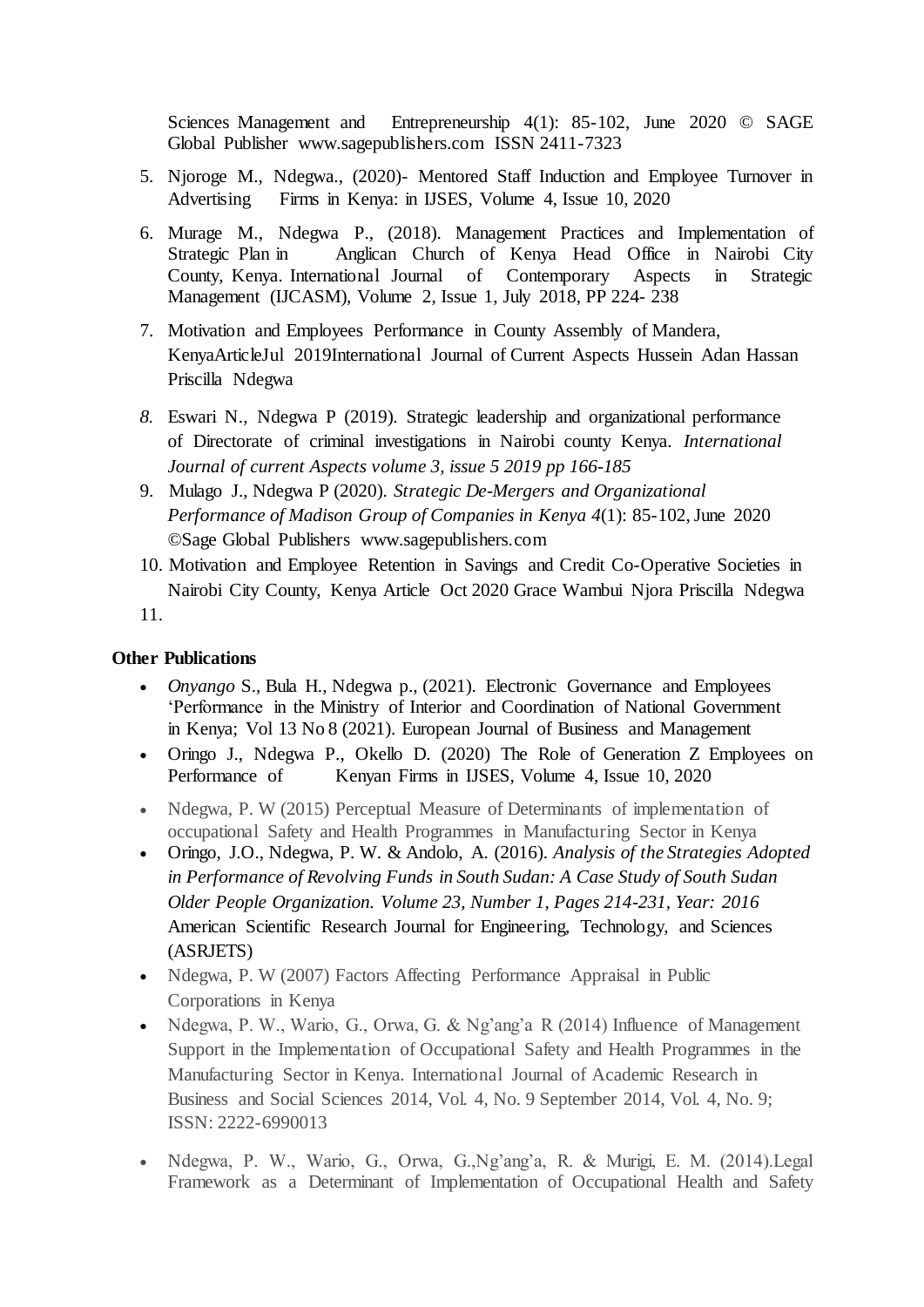Programmes in the Manufacturing Sector in Kenya. International Journal of Human Resource Studies. ISSN 2162-3058 ;2014, Vol. 4, No. 4

- Ng'ang'a, R., Priscilla N. W., & Dr. Sakwa, M (2013),The Link between Performance Appraisal and Firm Performance DOI:  $10.6007/JJARBSS/v3-i9/189$ URL: <http://dx.doi.org/10.6007/IJARBSS/v3-i9/189>
- Ng'ang'a, R., Gicheru, M. N., Wanjiku P. N., & Mutinda J. S.(2013)The Relevance of Trainees' Expectations in Managing Training Programs.Int. J. Cur. Tr. Res (2013) 2 (1): 51-59 ISSN: 2278-8042 www.injctr.com Published online 24 February 2

# **Research**

- 1. Digital Health for Migrant Mothers Network: Maternal Care In Dadaab Camps(2020)
- 2. Gender Differentiated Attitude Towards Caesarean Section: Case of Somali Refugees in Dadaab (2020)
- 3. Effectiveness of Performance Contracting Processes in Promoting Higher Education in Public Universities in Kenya
- 4. Ndegwa, P. W (2015) Perceptual Measure of Determinants of implementation of occupational Safety and Health Programmes in Manufacturing Sector in Kenya 2.
- 5. Ndegwa, P. W (2007) Factors Affecting Performance Appraisal in Public Corporations in Kenya 3. Ndegwa, P. W (2016)

# **Funded Projects**

- 1. Name of project: Evaluation of Windle International Kenya Education Models and Innovations in Kakuma and Dadaab Refugee Camps/2021)
- 2. Digital Health for Migrant Mothers Network: Maternal Care In Dadaab Camps(2020)
- 3. Name of Project: Global education for refugees needs assessment (2020)
- 4. Name of project: Streamlining the Quality of Secondary School Education in Kakuma Refugee Camp, Kenya. Year:2018

# **Conferenced/Workshops/Seminars Attended**

- 1. Digital innovation & maternal health care for migrant mothers <network.- held in Kenyatta University
- 2. International congress on midwifery and maternal health may 19-20, 2021 | webinar
- 3. 2ND INTERNATIONAL BUSINESS RESEARCH AND INDUSTRIAL CONFERENCE (IBRIC), 2020: Theme: Academia-industry Partnerships For Competitive Innovations And Global Sustainable Development.
- 4. INTERNATIONAL BUSINESS RESEARCH AND INDUSTRIAL CONFERENCE (IBRIC) 2019 Theme: Emerging Trends In Business Management For Global Sustainable Development.
- 5. Kenya social protection conference : Theme: Scaling up investments in social protection for the delivery of the Kenya vision 2030 and achievement of SDGs—by ministry of labour and social protection.
- 6. 1ST Biennial Conference on the State of Higher Education in Kenya 22nd 25th August 2016
- 7. Kenyatta University Centre for Refugees Studies in Collaboration with Refugee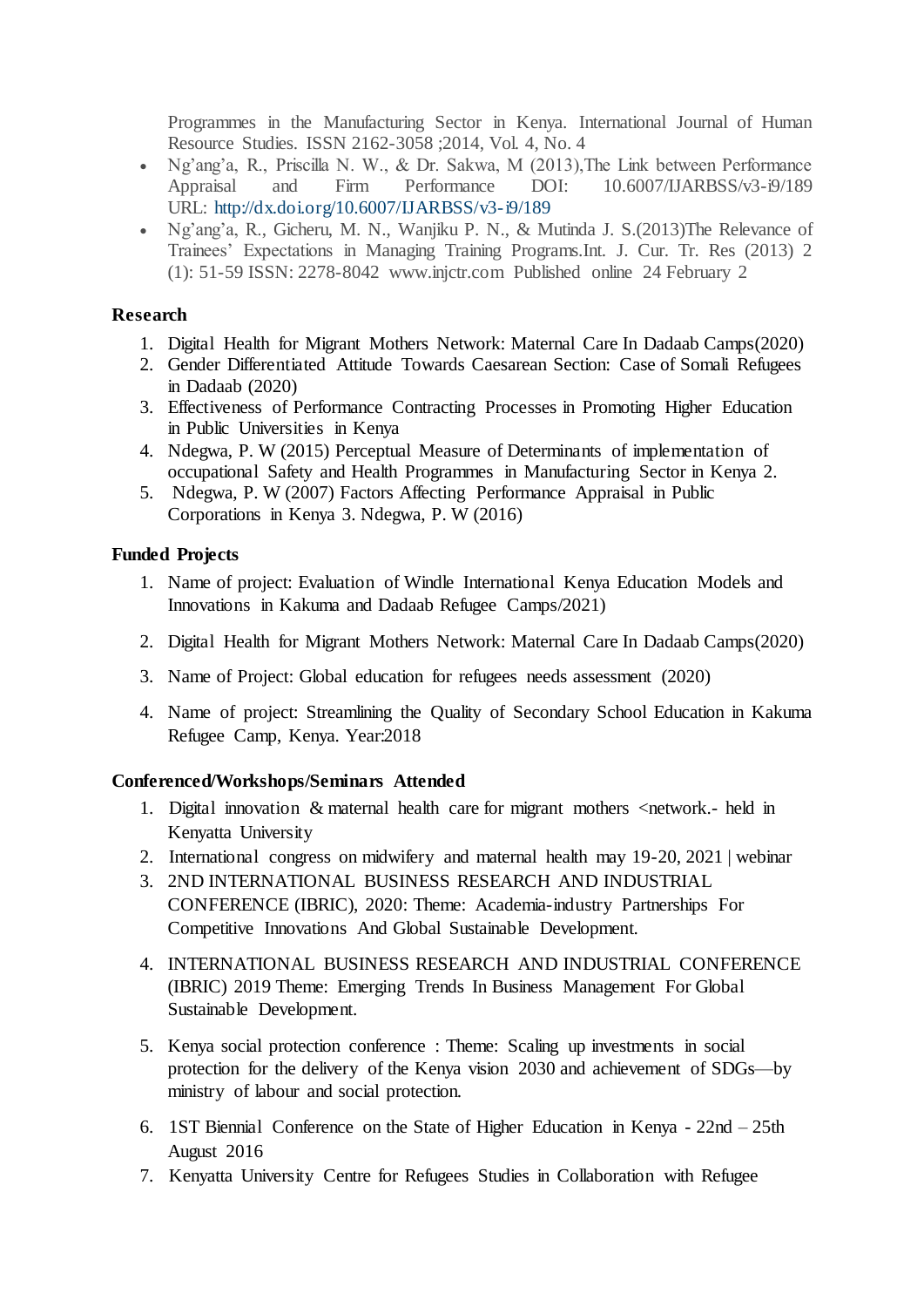Management Partners Conference on "Seeking Asylum in Kenya

#### **Supervision of Postgraduate Students**

#### **Masters**

- 1. Issack Yusuf; Implementation and Water Service Delivery in Garissa County, Kenya.
- 2. Murimi Charles; Strategic Responses and Organizational Performance of Public Universities in Nairobi County, Kenya
- 3. Mulago Joy; Strategic De-Mergers and Organizational Performance of Madison Group of Companies in Kenya
- 4. Njoroge Michael: Mentored Staff Induction and Employee Turnover in Advertising Firms in Kenya
- 5. Murage Alice; Management Practices and Implementation of Strategic Plan in Anglican Church of Kenya Head Office in Nairobi City County, Kenya.
- 6. [Hussein Adan Hassan](https://www.researchgate.net/scientific-contributions/Hussein-Adan-Hassan-2160138596) ; Motivation and Employees Performance in County Assembly of Mandera, Kenya
- 7. Eswari N; Strategic leadership and organizational performance of Directorate of criminal investigations in Nairobi county Kenya
- 8. [Njora](https://www.researchgate.net/profile/Grace_Njora) Grace; Motivation and Employee Retention in Savings and Credit Co-Operative Societies in Nairobi City County, Kenya
- 9. Nasivili Arthur**;** Transformation Leadership Style And Performance Of Privatized Companies In Kenyan: Case Of Kenya Airways

### **Ph. D**

1. Masaba George; Influence of Learning Organizations on The Performance Of Water Boards In Kenya

### **MSC**

- 2. *Onyango* S.,Bula H., Ndegwa p., (2021). Electronic Governance and Employees'Performance in the Ministry of Interior and Coordination of National Government in Kenya;Vol 13 No 8 (2021). European Journal of Business and Management
- 3. Kisaka Henry; Performance Management Processes And Service Delivery of the National Police Service In Nairobi City County, Kenya
- 4. Kamande Ruth**;** Occupational Health and Safety Management and Employee Performance In Brookside Company In Kiambu County, Kenya
- 5. Viola Jeruto; Human Resource Development Practices and Employee Performance Among Tier 1 Commercial Banks In Nairobi City County, Kenya-

<sup>10.</sup>